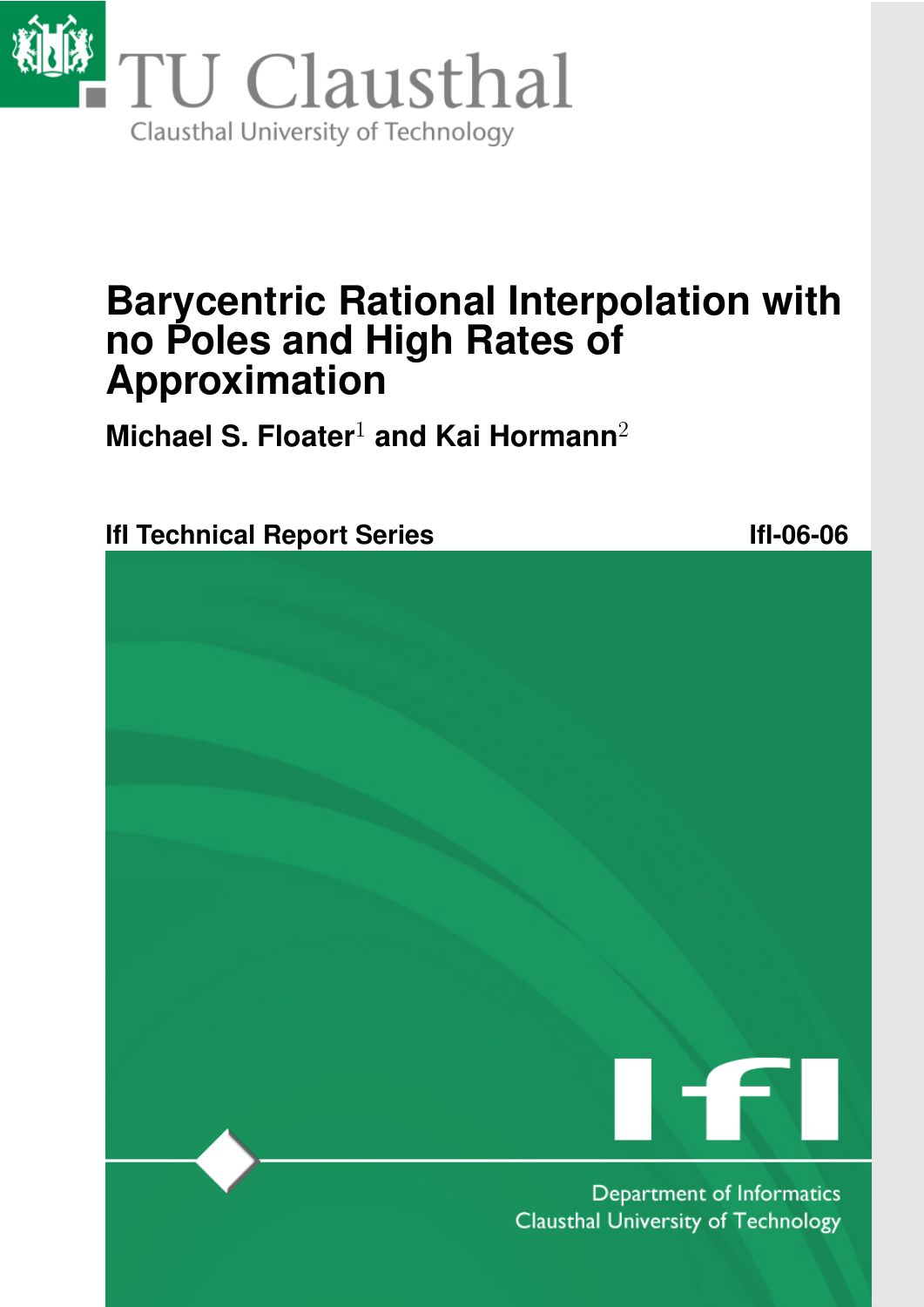#### Impressum

Publisher: Institut für Informatik, Technische Universität Clausthal Julius-Albert Str. 4, 38678 Clausthal-Zellerfeld, Germany Editor of the series: Jürgen Dix Technical editor: Wojciech Jamroga Contact: wjamroga@in.tu-clausthal.de URL: http://www.in.tu-clausthal.de/forschung/technical-reports/ ISSN: 1860-8477

#### The IfI Review Board

Prof. Dr. Jürgen Dix (Theoretical Computer Science/Computational Intelligence)

- Prof. Dr. Klaus Ecker (Applied Computer Science)
- Prof. Dr. Barbara Hammer (Theoretical Foundations of Computer Science)
- Prof. Dr. Kai Hormann (Computer Graphics)
- Prof. Dr. Gerhard R. Joubert (Practical Computer Science)
- Prof. Dr. Ingbert Kupka (Theoretical Computer Science)
- Prof. Dr. Wilfried Lex (Mathematical Foundations of Computer Science)
- Prof. Dr. Jörg Müller (Agent Systems)

Dr. Frank Padberg (Software Engineering)

- Prof. Dr.-Ing. Dr. rer. nat. habil. Harald Richter (Technical Computer Science)
- Prof. Dr. Gabriel Zachmann (Computer Graphics)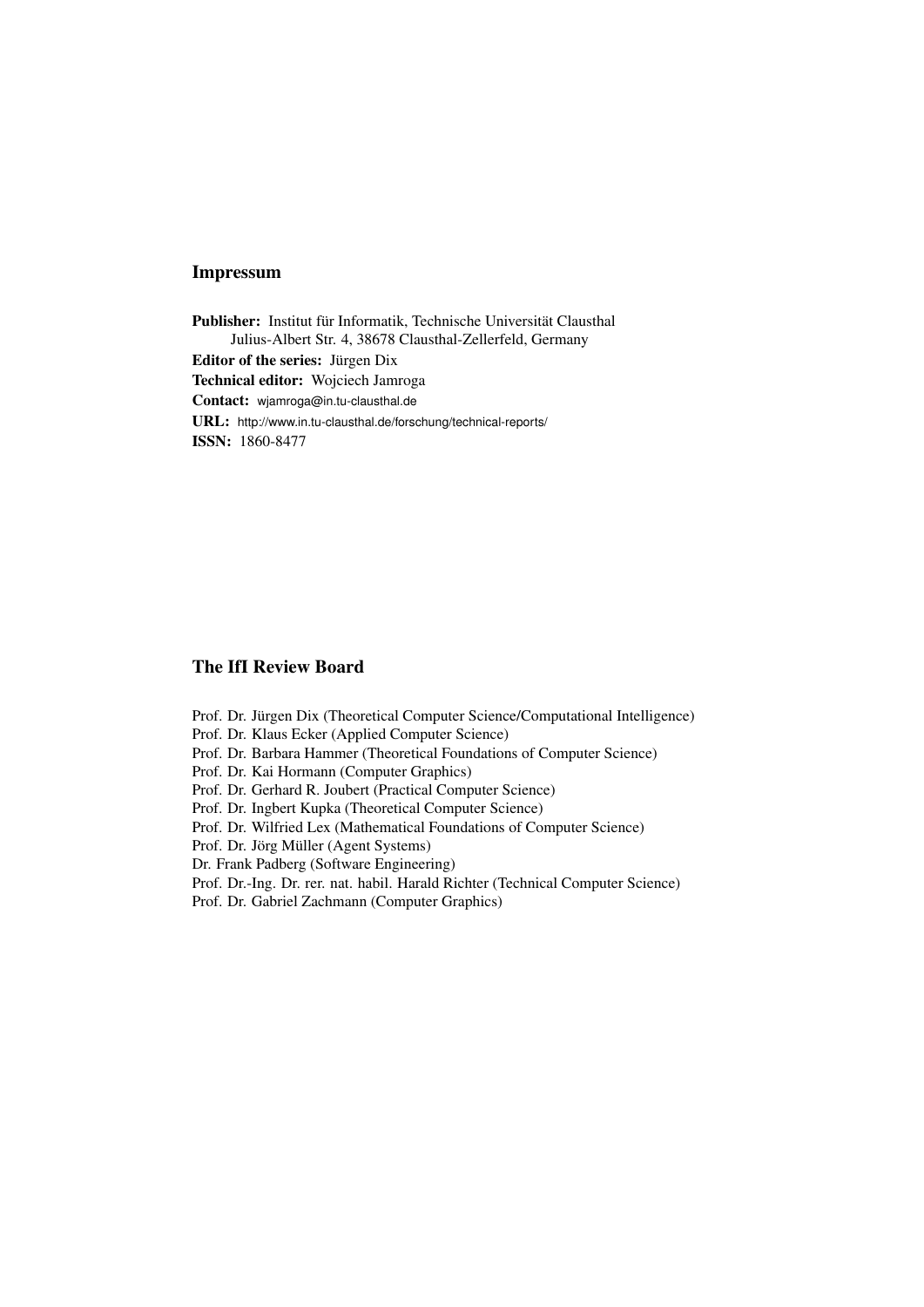# Barycentric Rational Interpolation with no Poles and High Rates of Approximation

Michael S. Floater<sup>1</sup> and Kai Hormann<sup>2</sup>

<sup>1</sup> Centre of Mathematics for Applications, University of Oslo, Norway <sup>2</sup> Institute of Computer Science, Clausthal University of Technology, Germany

#### Abstract

It is well known that rational interpolation sometimes gives better approximations than polynomial interpolation, especially for large sequences of points, but it is difficult to control the occurrence of poles. In this paper we propose and study a family of barycentric rational interpolants that have no poles and arbitrarily high approximation orders, regardless of the distribution of the points. The family includes a construction of Berrut as a special case.

*Keywords:* Rational interpolation, polynomial interpolation, blending functions, approximation order.

## 1 Introduction

A simple way of approximating a function  $f : [a, b] \to \mathbb{R}$  is to choose a sequence of points

$$
a = x_0 < x_1 < \cdots < x_n = b,
$$

and to fit to f the unique interpolating polynomial  $p_n$  of degree at most n at these points, i.e., set

$$
p_n(x_i) = f(x_i), \qquad 0 \le i \le n.
$$

However, as is well-known  $p_n$  may not be a good approximation to f, and for large n it can exhibit wild oscillations. For the well-documented example of Runge in which  $f(x) = 1/(1 + x^2)$  and the points  $x_i$  are sampled uniformly from the interval [-5,5], i.e.,  $x_i = -5 + 10i/n$ , the sequence of polynomials  $(p_n)$  diverges as  $n \to \infty$ . If we are free to choose the distribution of the interpolation points  $x_i$ , one remedy is to cluster them near the end-points of the interval  $[a, b]$ , for example using various kinds of Chebyshev points [\[5\]](#page-15-0).

On the other hand, if the interpolation points  $x_i$  are given to us, we have to make do with them, and then we need to look for other kinds of interpolants. A very popular alternative nowadays is to use splines (piecewise polynomials) [\[8\]](#page-16-0), which have become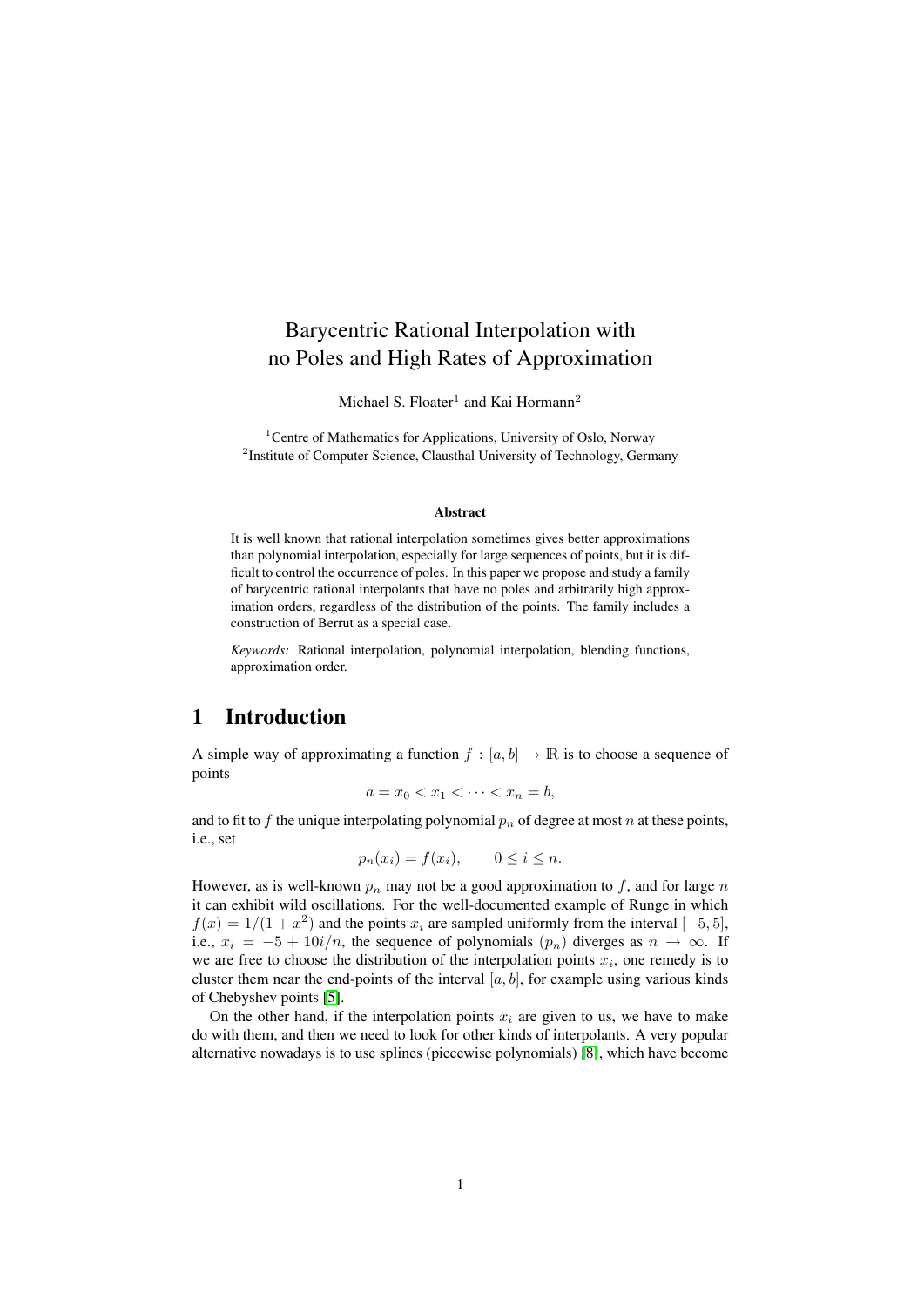a standard tool for many kinds of interpolation and approximation algorithms, and for geometric modelling. However, it has been known for a long time that the use of rational polynomials can also lead to much better approximations than ordinary polynomials. In 'classical' rational interpolation, one chooses some M and N such that  $M + N = n$ and fits to the values  $f(x_i)$  a rational polynomial of the form  $p_M/q_N$  where  $p_M$  and  $q_N$  are polynomials of degrees at most M and N respectively. If n is even, it is typical to set  $M = N = n/2$ , and some authors have reported excellent results. The main drawback, though, is that there is no control over the occurrence of poles in the interval of interpolation.

Berrut and Mittelmann [\[4\]](#page-15-1) suggested it might be possible to avoid poles by using rational polynomials of higher degree. They considered algorithms which fit rational polynomials whose numerator and denominator can both be as high as  $n$ . This is a convenient class of rational interpolants because, as observed in [\[4\]](#page-15-1), every such interpolant can be written in *barycentric form*

<span id="page-3-2"></span>
$$
r(x) = \sum_{i=0}^{n} \frac{w_i}{x - x_i} f(x_i) / \sum_{i=0}^{n} \frac{w_i}{x - x_i}
$$
 (1)

for some real values  $w_i$ . Thus it suffices to choose the weights  $w_0, w_1, \ldots, w_n$  in order to specify r, and the idea is to search for weights which give interpolants r that have no poles and preferably good approximation properties. Various aspects of this kind of interpolation are surveyed by Berrut, Baltensperger, and Mittelmann [\[3\]](#page-15-2).

The polynomial interpolant  $p_n$  itself can be expressed in barycentric form by letting

<span id="page-3-0"></span>
$$
w_i = \prod_{\substack{j=0 \ j \neq i}}^n \frac{1}{x_i - x_j},\tag{2}
$$

a fact observed by Henrici [\[12\]](#page-16-1), and the favourable numerical aspects of this way of evaluating Lagrange interpolants are summarized by Berrut and Trefethen [\[5\]](#page-15-0). Thus the weights in [\(2\)](#page-3-0) prevent poles, but for interpolation points in general position, they do not yield a good approximation. Another option, suggested by Berrut [\[2\]](#page-15-3), is simply to take

$$
w_i = (-1)^i, \qquad k = 0, \ldots, n,
$$

<span id="page-3-1"></span>giving

$$
r(x) = \sum_{i=0}^{n} \frac{(-1)^{i} f(x_{i})}{x - x_{i}} / \sum_{i=0}^{n} \frac{(-1)^{i}}{x - x_{i}},
$$
\n(3)

which is a truly rational polynomial. Berrut showed that this interpolant has no poles in lR. He also used it to interpolate Runge's function and his numerical experiments suggest an approximation order of  $O(1/n)$  as  $n \to \infty$  for various distributions of points, including evenly spaced ones.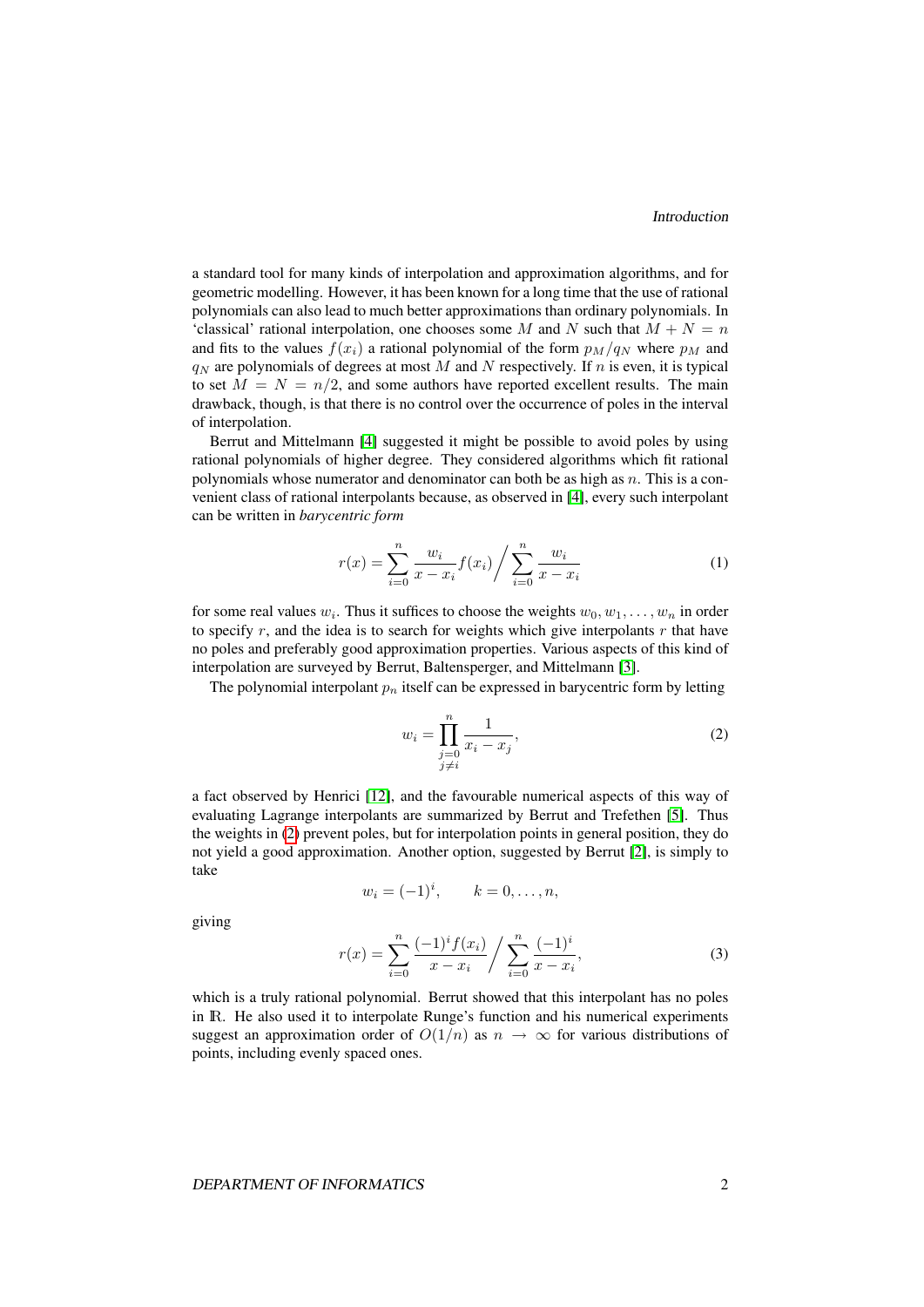We independently came across the interpolant [\(3\)](#page-3-1) while working on a method for interpolating height data given over nested planar curves [\[14\]](#page-16-2). Without going into details, one can view the interpolant [\(3\)](#page-3-1) as a kind of univariate analogue of the bivariate interpolant of [\[14\]](#page-16-2). Our numerical examples confirmed its rather low approximation rate of  $1/n$ , and this motivated us to seek rational interpolants with higher approximation orders.

The purpose of this paper is to report that there is in fact a whole family of barycentric rational interpolants with arbitrarily high approximation orders which includes Berrut's interpolant [\(3\)](#page-3-1) as a special case. The construction is very simple. Choose any integer  $d$ with  $0 \le d \le n$ , and for each  $i = 0, 1, \ldots, n - d$ , let  $p_i$  denote the unique polynomial of degree at most d that interpolates f at the  $d+1$  points  $x_i, x_{i+1}, \ldots, x_{i+d}$ . Then let

<span id="page-4-0"></span>
$$
r(x) = \frac{\sum_{i=0}^{n-d} \lambda_i(x) p_i(x)}{\sum_{i=0}^{n-d} \lambda_i(x)},
$$
\n(4)

<span id="page-4-1"></span>where

$$
\lambda_i(x) = \frac{(-1)^i}{(x - x_i) \cdots (x - x_{i+d})}.
$$
\n(5)

Thus r is a blend of the polynomial interpolants  $p_0, \ldots, p_{n-d}$  with  $\lambda_0, \ldots, \lambda_{n-d}$  acting as the blending functions. This gives a whole family of rational interpolants, one for each  $d = 0, 1, 2, \ldots, n$ , and it turns out that none of them have any poles in R. Furthermore, for fixed  $d \ge 1$  the interpolant has approximation order  $O(h^{d+1})$  as  $h \to 0$ , where

$$
h := \max_{0 \le i \le n-1} (x_{i+1} - x_i),\tag{6}
$$

<span id="page-4-2"></span>as long as  $f \in C^{d+2}[a, b]$ ; a property comparable to spline interpolation of (odd) degree d and smoothness  $C^{d-1}$  [\[8\]](#page-16-0). The interpolant r can also be expressed in the barycentric form [\(1\)](#page-3-2) and is easy and fast to evaluate in that form.

The concept of blending local approximations to form a global one is certainly not a new idea in computational mathematics. For example, Catmull and Rom [\[6\]](#page-16-3) suggested blending polynomial interpolants using B-splines as the blending functions (see also [\[1\]](#page-15-4)). Shepard's method and its variants [\[20,](#page-16-4) [11,](#page-16-5) [9,](#page-16-6) [10,](#page-16-7) [18\]](#page-16-8) for interpolating multivariate scattered data can also be viewed as blends of local interpolants, where the blending functions are based on Euclidean distance to the interpolation points. Moving least squares methods [\[16,](#page-16-9) [17\]](#page-16-10) have become quite popular recently, where again a global approximation is formed from local ones. However, we have not seen the idea of blending developed in the context of rational interpolation and we have not seen the construction [\(4\)](#page-4-0) in the literature. Unlike many blending methods, the blending functions  $\lambda_i$  in [\(5\)](#page-4-1) do not have local support. This could be seen as a disadvantage, but on the other hand, an advantage of the interpolant  $r$  is that it is infinitely smooth.

In the following sections, we derive the main properties of the interpolant and finish with some numerical examples. As well as offering an alternative way of interpolating univariate data, we hope that these interpolants might also lead to generalizations of the bivariate interpolants of [\[14\]](#page-16-2).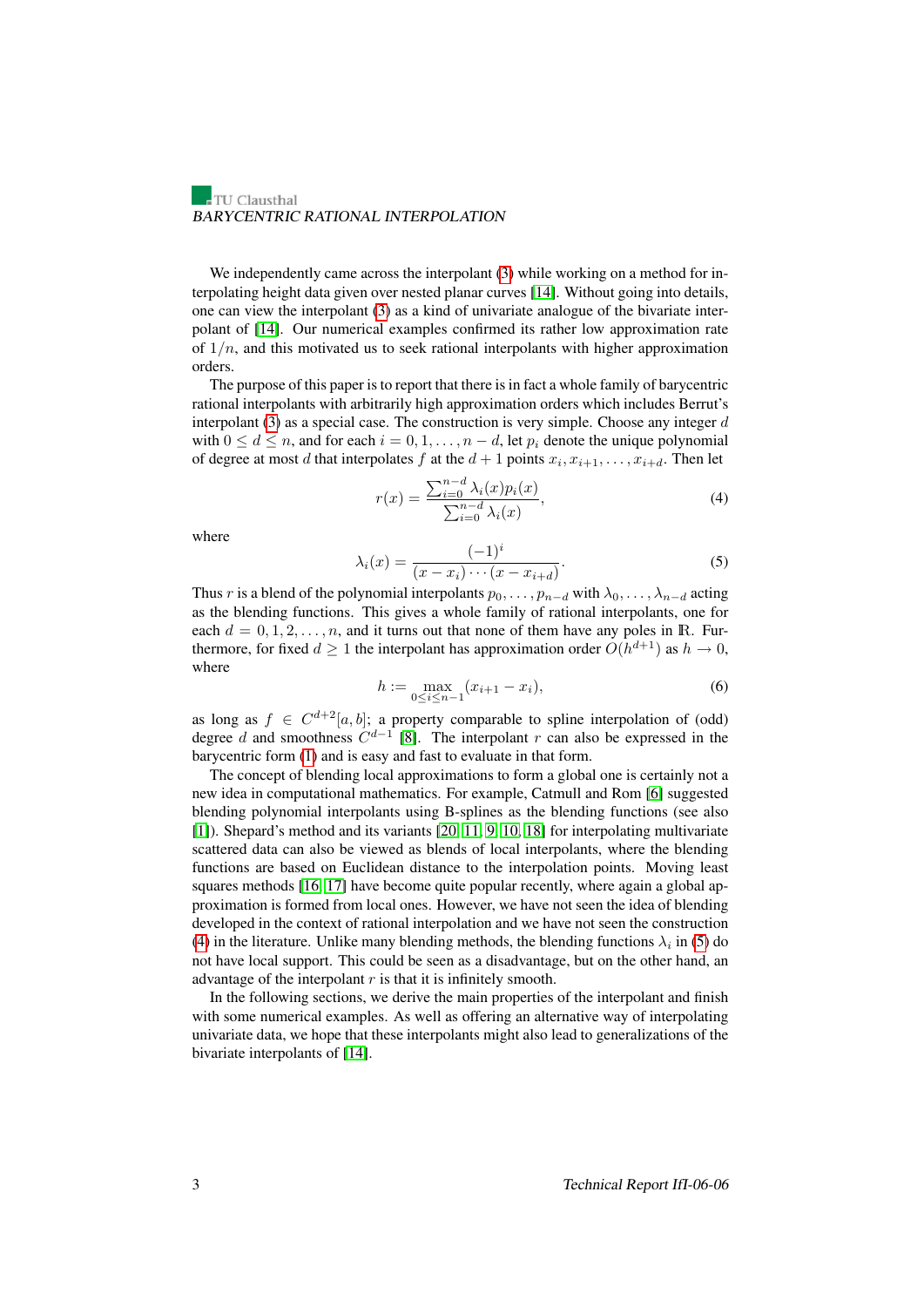Lack of Poles

## 2 Lack of Poles

An important property of the interpolants in [\(4\)](#page-4-0) is that they are free of poles. In order to establish this, it will help to rewrite  $r$  as a quotient of polynomials. Multiplying the numerator and denominator in [\(4\)](#page-4-0) by the product

 $(-1)^{n-d}(x-x_0)\cdots(x-x_n)$ 

(the factor  $(-1)^{n-d}$  simplifies subsequent expressions) gives

<span id="page-5-0"></span>
$$
r(x) = \frac{\sum_{i=0}^{n-d} \mu_i(x) p_i(x)}{\sum_{i=0}^{n-d} \mu_i(x)},
$$
\n(7)

<span id="page-5-3"></span>where

$$
\mu_i(x) = (-1)^{n-d}(x - x_0) \cdots (x - x_n) \lambda_i(x), \tag{8}
$$

<span id="page-5-1"></span>or

$$
\mu_i(x) = \prod_{j=0}^{i-1} (x - x_j) \prod_{k=i+d+1}^n (x_k - x).
$$
\n(9)

Here, we understand an empty product to have value 1. Equation [\(7\)](#page-5-0) shows that the degrees of the numerator and denominator of r are at most n and  $n - d$ , respectively. Since neither degree is greater than  $n$ ,  $r$  can be put in barycentric form. We will treat this later in Section [4.](#page-11-0) Using the form of  $r$  in [\(7\)](#page-5-0) we now show that it is free of poles. For  $d = 0$  this was shown by Berrut [\[2\]](#page-15-3).

#### <span id="page-5-4"></span>**Theorem 1** *For all*  $d$ ,  $0 \leq d \leq n$ *, the rational polynomial* r *in* [\(7\)](#page-5-0) *has no poles in* R.

*Proof.* We will show that the denominator of  $r$  in [\(7\)](#page-5-0),

$$
s(x) = \sum_{i=0}^{n-d} \mu_i(x),
$$
\n(10)

is positive for all  $x \in \mathbb{R}$ . Here and later in the paper it helps to define the index set

<span id="page-5-2"></span>
$$
I := \{0, 1, \dots, n - d\}.
$$

We first consider the case that  $x = x_\alpha$  for some  $\alpha, 0 \le \alpha \le n$ , and we set

$$
J := \{ i \in I : \alpha - d \le i \le \alpha \}. \tag{11}
$$

Then it follows from [\(9\)](#page-5-1) that  $\mu_i(x_\alpha) > 0$  for all  $i \in J$  and  $\mu_i(x_\alpha) = 0$  for  $i \in I \setminus J$ . Hence, since  $J$  is non-empty,

$$
s(x_{\alpha}) = \sum_{i \in I} \mu_i(x_{\alpha}) = \sum_{i \in J} \mu_i(x_{\alpha}) > 0.
$$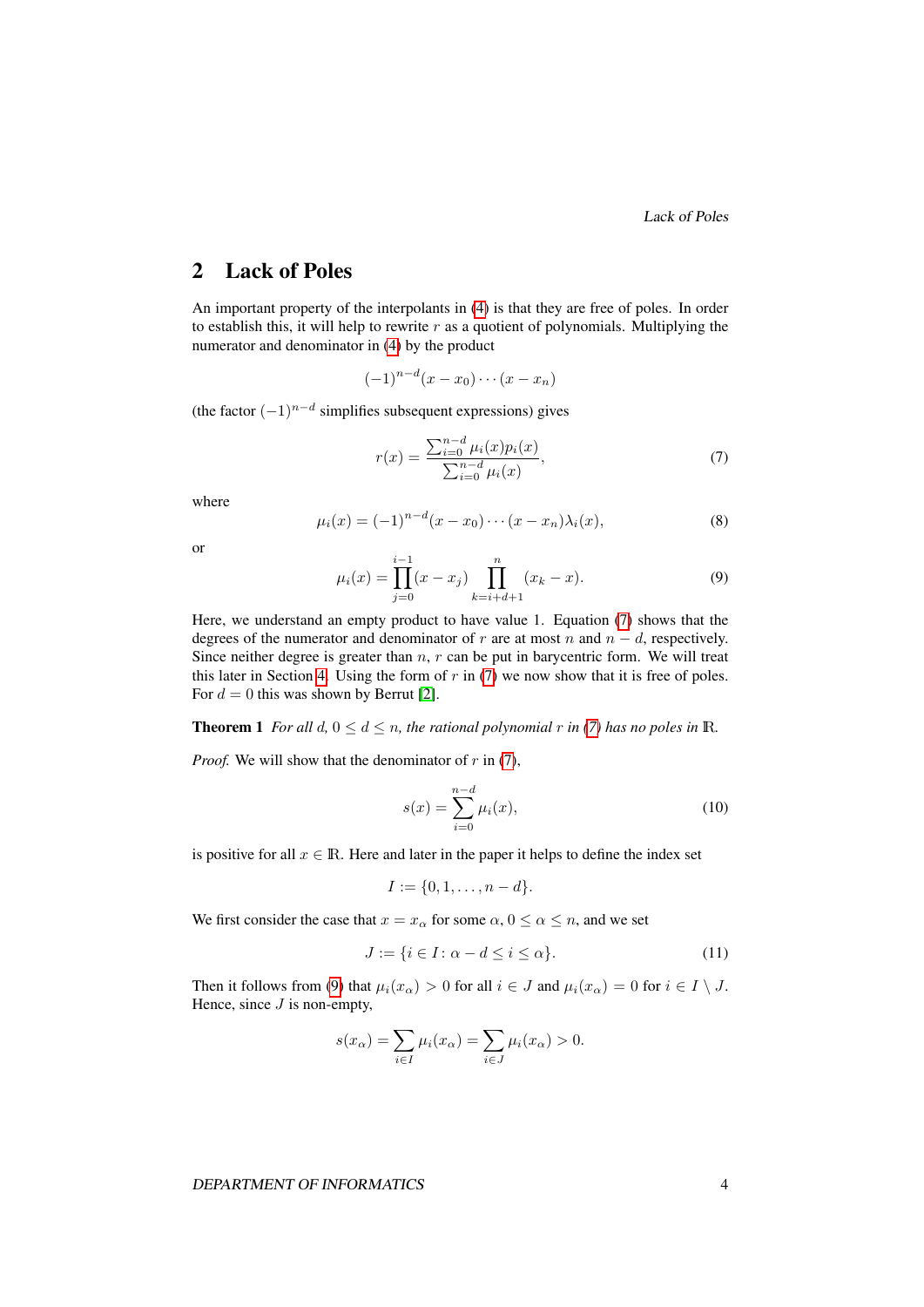Next suppose that  $x \in (x_\alpha, x_{\alpha+1})$  for some  $\alpha, 0 \le \alpha \le n-1$ . Then let

$$
I_1 := \{ i \in I : i \le \alpha - d \}, \quad I_2 := \{ i \in I : \alpha - d + 1 \le i \le \alpha \}, \quad I_3 := \{ i \in I : \alpha + 1 \le i \}.
$$
\n
$$
(12)
$$

We then split the sum  $s(x)$  into three parts,

<span id="page-6-1"></span><span id="page-6-0"></span>
$$
s(x) = s_1(x) + s_2(x) + s_3(x), \quad \text{with} \quad s_k(x) = \sum_{i \in I_k} \mu_i(x). \tag{13}
$$

For each  $k = 1, 2, 3$ , we will show that  $s_k(x) > 0$  if  $I_k$  is non-empty. Since by definition  $s_k(x) = 0$  if  $I_k$  is empty, and since at least one of  $I_1$ ,  $I_2$ ,  $I_3$  is non-empty (since their union is *I*), it will then follow that  $s(x) > 0$ .

To this end, consider first  $s_2$ . If  $d = 0$  then  $I_2$  is empty. If  $d \ge 1$  then  $I_2$  is non-empty and from [\(9\)](#page-5-1) we see that  $\mu_i(x) > 0$  for all  $i \in I_2$  and therefore  $s_2(x) > 0$ .

Next, consider  $s_3$ . If  $\alpha \ge n - d$  then  $I_3$  is empty. Otherwise,  $\alpha \le n - d - 1$  and  $I_3$ is non-empty and

$$
s_3(x) = \mu_{\alpha+1}(x) + \mu_{\alpha+2}(x) + \mu_{\alpha+3}(x) + \cdots + \mu_{n-d}(x).
$$

Using [\(9\)](#page-5-1) we see that  $\mu_{\alpha+1}(x) > 0$ ,  $\mu_{\alpha+2}(x) < 0$ ,  $\mu_{\alpha+3}(x) > 0$ , and so on, i.e., the first term in  $s_3(x)$  is positive and after that the terms oscillate in sign. Moreover, one can further show from [\(9\)](#page-5-1) that the terms in  $s_3(x)$  decrease in absolute value, i.e.,

$$
|\mu_{\alpha+1}(x)| > |\mu_{\alpha+2}(x)| > |\mu_{\alpha+3}(x)| > \cdots
$$

To see this suppose  $i \ge \alpha + 1$  and compare the expression for  $\mu_{i+1}$ ,

$$
\mu_{i+1}(x) = \prod_{j=0}^{i} (x - x_j) \prod_{k=i+d+2}^{n} (x_k - x),
$$

with that of  $\mu_i$  in [\(9\)](#page-5-1). Since

$$
x_{i+d+1} - x > x_{i+1} - x,
$$

it follows that  $|\mu_i(x)| > |\mu_{i+1}(x)|$ . Hence, by expressing  $s_3(x)$  in the form

$$
s_3(x) = (\mu_{\alpha+1}(x) + \mu_{\alpha+2}(x)) + (\mu_{\alpha+3}(x) + \mu_{\alpha+4}(x)) + \cdots,
$$

it follows that  $s_3(x) > 0$ .

A similar argument shows that  $s_1(x) > 0$  if  $I_1$  is non-empty, for then we can express  $s_1$  as

$$
s_1(x) = (\mu_{\alpha-d}(x) + \mu_{\alpha-d-1}(x)) + (\mu_{\alpha-d-2}(x) + \mu_{\alpha-d-3}(x)) + \cdots
$$

We have now shown that  $s(x) > 0$  for all  $x \in [x_0, x_n]$ . Finally, using similar reasoning, the positivity of s for  $x < x_0$  follows from writing it as

$$
s(x) = (\mu_0(x) + \mu_1(x)) + (\mu_2(x) + \mu_3(x)) + \cdots,
$$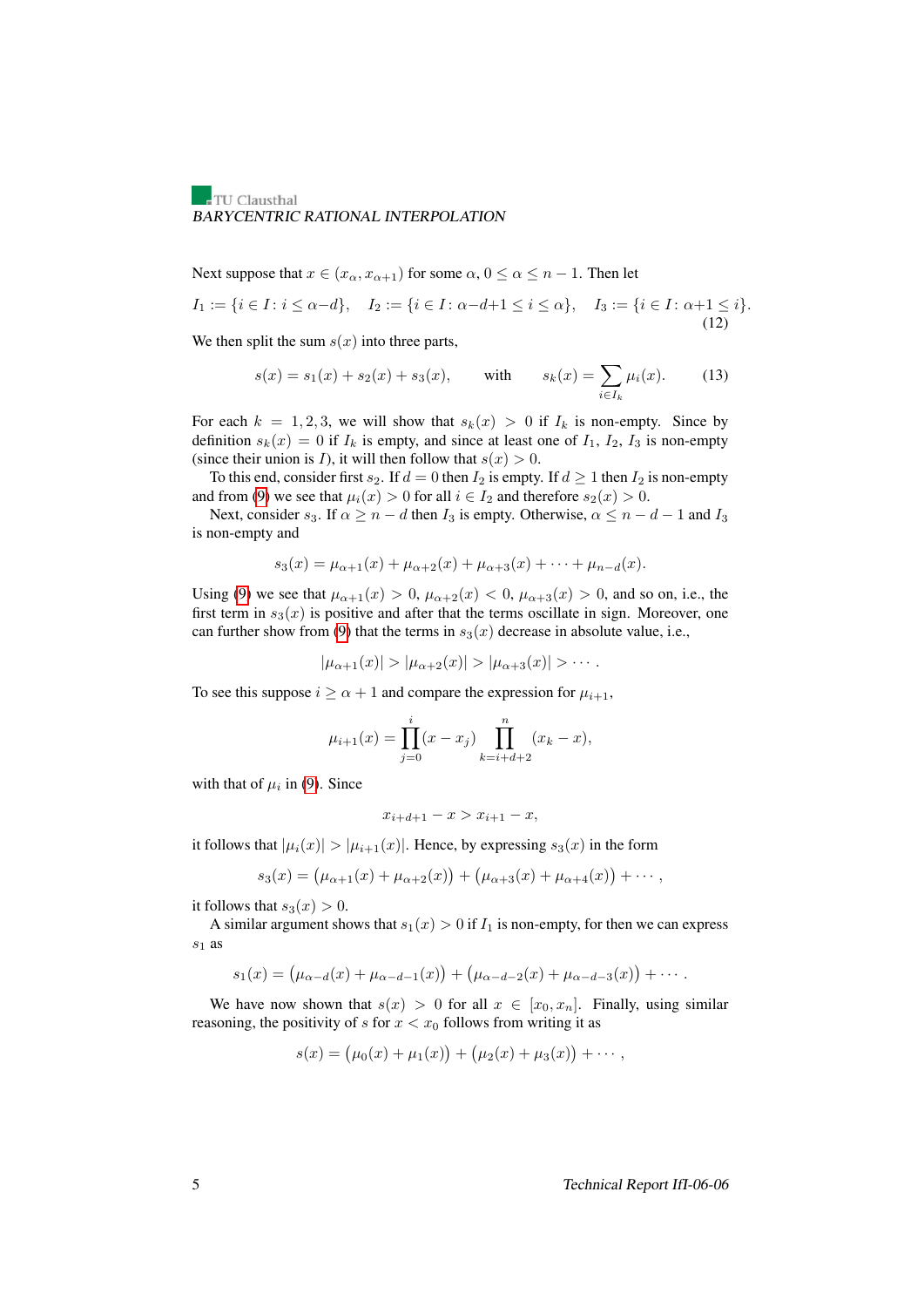and for  $x > x_n$  by writing it as

$$
s(x) = (\mu_{n-d}(x) + \mu_{n-d-1}(x)) + (\mu_{n-d-2}(x) + \mu_{n-d-3}(x)) + \cdots
$$

Having established that  $r$  has no poles, and in particular no poles at the interpolation points  $x_0, \ldots, x_n$ , it is now quite easy to check that r does in fact interpolate f at these points. Indeed, if  $x = x_\alpha$  in [\(7\)](#page-5-0) for some  $\alpha$  with  $0 \le \alpha \le n$ , let J be as in [\(11\)](#page-5-2). Then  $p_i(x_\alpha) = f(x_\alpha)$  for all  $i \in J$ , and recalling that  $\mu_i(x_\alpha) > 0$  for all  $i \in J$  and  $\mu_i(x_\alpha) = 0$  otherwise, and that J is non-empty,

$$
r(x_{\alpha}) = \frac{\sum_{i \in J} \mu_i(x_{\alpha}) p_i(x_{\alpha})}{\sum_{i \in J} \mu_i(x_{\alpha})} = f(x_{\alpha}) \frac{\sum_{i \in J} \mu_i(x_{\alpha})}{\sum_{i \in J} \mu_i(x_{\alpha})} = f(x_{\alpha}).
$$

We also note that r reproduces polynomials of degree at most  $d$ . For if  $f$  is such a polynomial then  $p_i = f$  for all  $i = 0, \ldots, n - d$ , and so

$$
r(x) = f(x) \frac{\sum_{i=0}^{n-d} \mu_i(x)}{\sum_{i=0}^{n-d} \mu_i(x)} = f(x).
$$

## 3 Approximation Error

Next we deal with the approximation power of the rational interpolants. Here we treat the two distinct cases  $d = 0$  and  $d \ge 1$  separately. The advantage in the case  $d \ge 1$  is that the index set  $I_2$  in equation [\(12\)](#page-6-0) is non-empty and then we can use the partial sum  $s_2(x)$  of equation [\(13\)](#page-6-1) to get an error bound. Let  $||f|| := \max_{a \le x \le b} |f(x)|$ .

<span id="page-7-0"></span>**Theorem 2** *Suppose*  $d \ge 1$  *and*  $f \in C^{d+2}[a, b]$ *, and let h be as in* [\(6\)](#page-4-2)*.* If *n* − *d is odd then*

$$
||r - f|| \le h^{d+1}(b - a) \frac{||f^{(d+2)}||}{d+2}.
$$

*If*  $n − d$  *is even then* 

$$
||r - f|| \le h^{d+1} \left( (b - a) \frac{||f^{(d+2)}||}{d+2} + \frac{||f^{(d+1)}||}{d+1} \right).
$$

*Proof.* Since the error  $f(x) - r(x)$  is zero whenever x is an interpolation point, it is enough to treat  $x \in [a, b] \setminus \{x_0, x_1, \ldots, x_n\}$ . For such x, the function  $\lambda_i(x)$  in [\(4\)](#page-4-0) is well-defined and we can express the error as

$$
f(x) - r(x) = \frac{\sum_{i=0}^{n-d} \lambda_i(x) (f(x) - p_i(x))}{\sum_{i=0}^{n-d} \lambda_i(x)}.
$$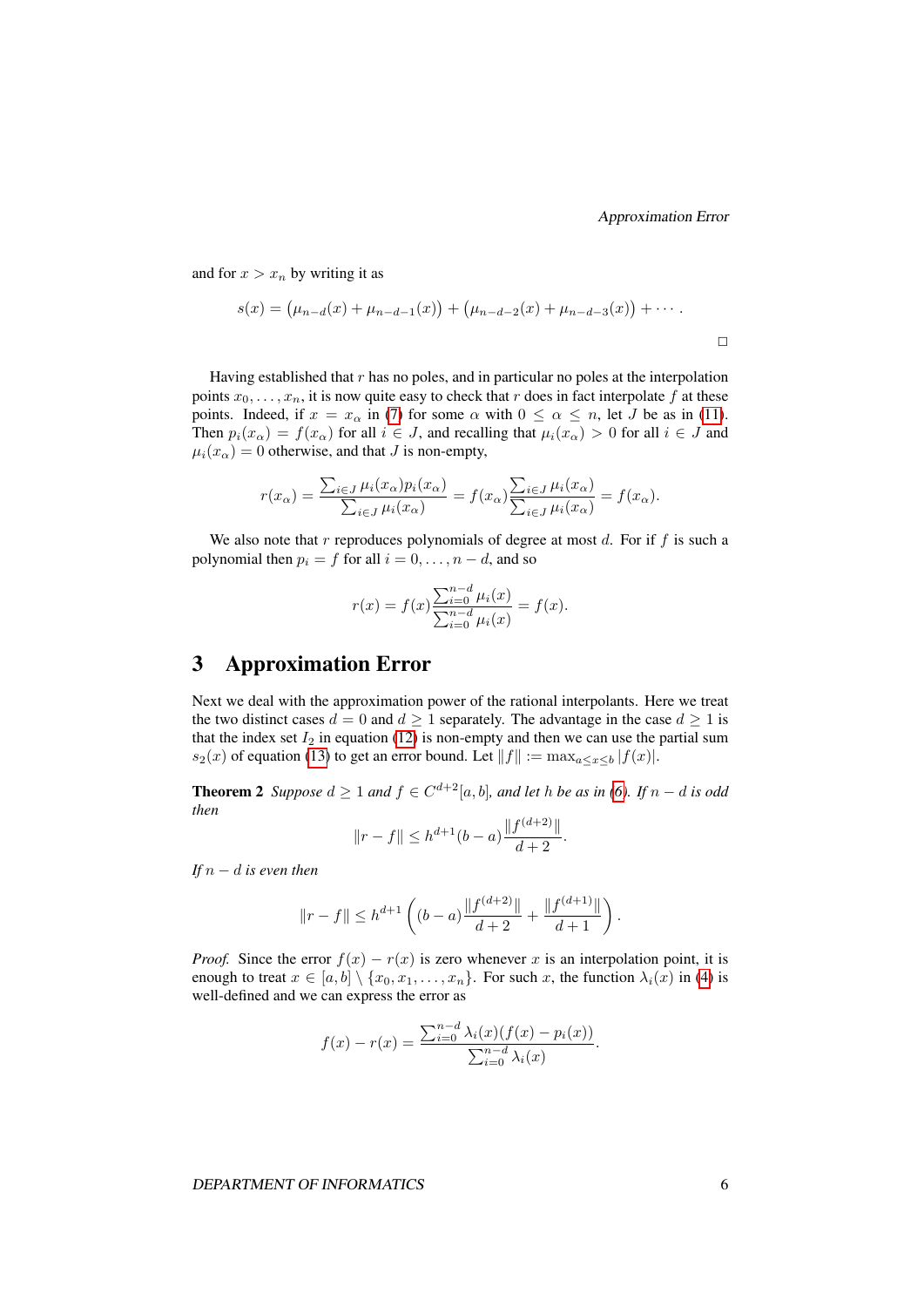Using the Newton error formula [\[15,](#page-16-11) Chap. 6],

$$
f(x) - p_i(x) = (x - x_i) \cdots (x - x_{i+d}) f[x_i, \ldots, x_{i+d}, x],
$$

where  $f[x_i, \ldots, x_{i+d}, x]$  denotes the divided difference of f at the points  $x_i, \ldots, x_{i+d}, x$ , we thus arrive at

<span id="page-8-0"></span>
$$
f(x) - r(x) = \frac{\sum_{i=0}^{n-d} (-1)^{i} f[x_i, \dots, x_{i+d}, x]}{\sum_{i=0}^{n-d} \lambda_i(x)}.
$$
 (14)

We will derive an upper bound on the numerator and a lower bound on the denominator of this quotient. Consider first the numerator,

$$
\sum_{i=0}^{n-d} (-1)^{i} f[x_i, \dots, x_{i+d}, x].
$$

This is a sum of  $n-d+1$  terms and to avoid a bound which depends on n and therefore also  $h$ , we exploit the oscillating signs and go to divided differences of higher order. By combining the first and second terms, and the third and fourth and so on, we can express the sum as

$$
-\sum_{i=0, i \text{ even}}^{n-d-1} (x_{i+d+1}-x_i) f[x_i, \ldots, x_{i+d+1}, x]
$$

if  $n - d$  is odd and

$$
-\sum_{i=0, i \text{ even}}^{n-d-2} (x_{i+d+1}-x_i)f[x_i,\ldots,x_{i+d+1},x] + f[x_{n-d},\ldots,x_n,x]
$$

if  $n - d$  is even. Then, because

$$
\sum_{i=0}^{n-d-1} (x_{i+d+1} - x_i) = \sum_{i=0}^{n-d-1} \sum_{k=i}^{i+d} (x_{k+1} - x_k) \le (d+1) \sum_{k=0}^{n-1} (x_{k+1} - x_k) = (d+1)(b-a),
$$

it follows that

<span id="page-8-1"></span>
$$
\left| \sum_{i=0}^{n-d} (-1)^i f[x_i, x_{i+1}, \dots, x_{i+d}, x] \right| \le (d+1)(b-a) \frac{\| f^{(d+2)} \|}{(d+2)!}, \quad n-d \text{ odd}, \tag{15}
$$

<span id="page-8-2"></span>
$$
\left| \sum_{i=0}^{n-d} (-1)^i f[x_i, x_{i+1}, \dots, x_{i+d}, x] \right| \le (d+1)(b-a) \frac{\| f^{(d+2)} \|}{(d+2)!} + \frac{\| f^{(d+1)} \|}{(d+1)!}, \quad n-d \text{ even.}
$$
\n(16)

7 Technical Report IfI-06-06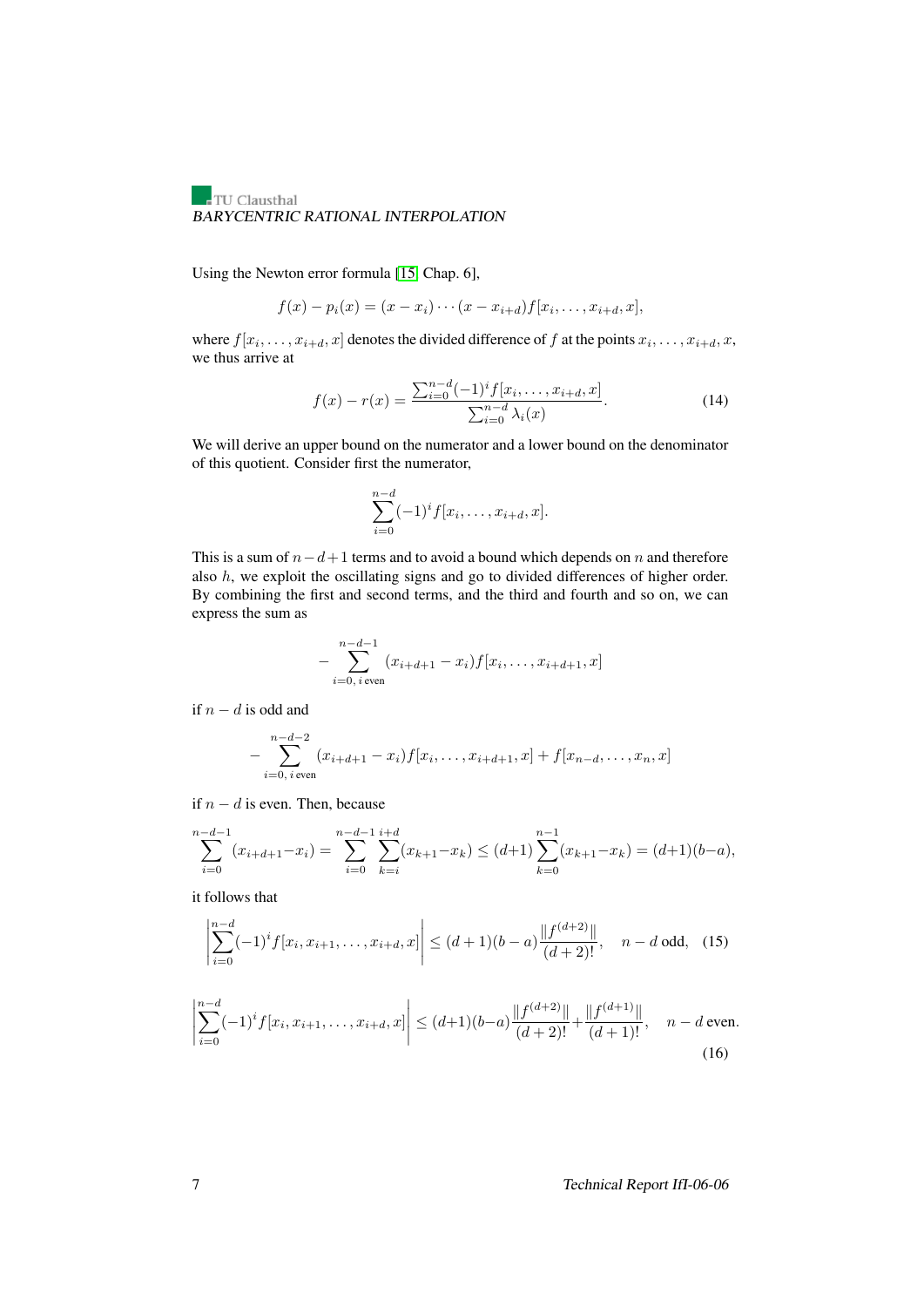Next we consider the denominator in [\(14\)](#page-8-0) and suppose that  $x \in (x_\alpha, x_{\alpha+1})$  for some  $\alpha$  with  $0 \le \alpha \le n - 1$ . Because  $d \ge 1$ , the set  $I_2$  in [\(13\)](#page-6-1) is non-empty, so let j be any member of  $I_2$ . Then

$$
s(x) \ge s_2(x) \ge \mu_j(x) > 0,
$$

and so, by the definition of  $\mu_i$  in [\(8\)](#page-5-3),

$$
\left|\sum_{i=0}^{n-d} \lambda_i(x)\right| = \frac{s(x)}{\prod_{i=0}^n |x-x_i|} \ge \frac{\mu_j(x)}{\prod_{i=0}^n |x-x_i|} = |\lambda_j(x)| = \frac{1}{|x-x_j|\cdots|x-x_{j+d}|}.
$$

Since  $x_j \leq x_\alpha < x < x_{\alpha+1} \leq x_{j+d}$ , it follows that

$$
|x - x_j| \cdots |x - x_{j+d}| \le \prod_{i=j}^{\alpha} (x_{\alpha+1} - x_i) \prod_{i=\alpha+1}^{j+d} (x_i - x_\alpha)
$$
  

$$
\le (\alpha - j + 1)!(d - \alpha + j)!h^{d+1}
$$
  

$$
\le d!h^{d+1},
$$

hence

$$
\left|\sum_{i=0}^{n-d} \lambda_i(x)\right| \ge \frac{1}{d!h^{d+1}}.
$$

The result now follows from this estimate combined with [\(15\)](#page-8-1) and [\(16\)](#page-8-2).  $\Box$ 

 $\bigg\}$  $\overline{\phantom{a}}$  $\overline{\phantom{a}}$  $\overline{\phantom{a}}$  $\vert$ 

Thus for  $d \geq 1$ , r converges to f at the rate of  $O(h^{d+1})$  as  $h \to 0$ , independently of how the points are distributed, as long as  $f$  is smooth enough.

In the remaining case  $d = 0$  we establish a convergence rate of  $O(h)$  but only under the condition that the local mesh ratio

$$
\beta := \max_{1 \le i \le n-2} \min \left\{ \frac{x_{i+1} - x_i}{x_i - x_{i-1}}, \frac{x_{i+1} - x_i}{x_{i+2} - x_{i+1}} \right\}
$$

remains bounded as  $h \to 0$ . This agrees with what we have observed in our numerical tests: for  $d = 0$  the interpolant behaves rather unpredictably when pairs of points are close together relative to the others. However, when the points are evenly spaced,  $\beta$ reduces to 1, and we get the unconditional convergence order  $O(h)$  (or  $O(1/n)$ ) that Berrut conjectured in [\[2\]](#page-15-3).

**Theorem 3** Suppose  $d = 0$  and  $f \in C^2[a, b]$ . If n is odd then

$$
||r - f|| \le h(1 + \beta)(b - a) \frac{||f''||}{2}.
$$

*If* n *is even then*

$$
||r - f|| \leq h(1 + \beta) \left( (b - a) \frac{||f''||}{2} + ||f'|| \right).
$$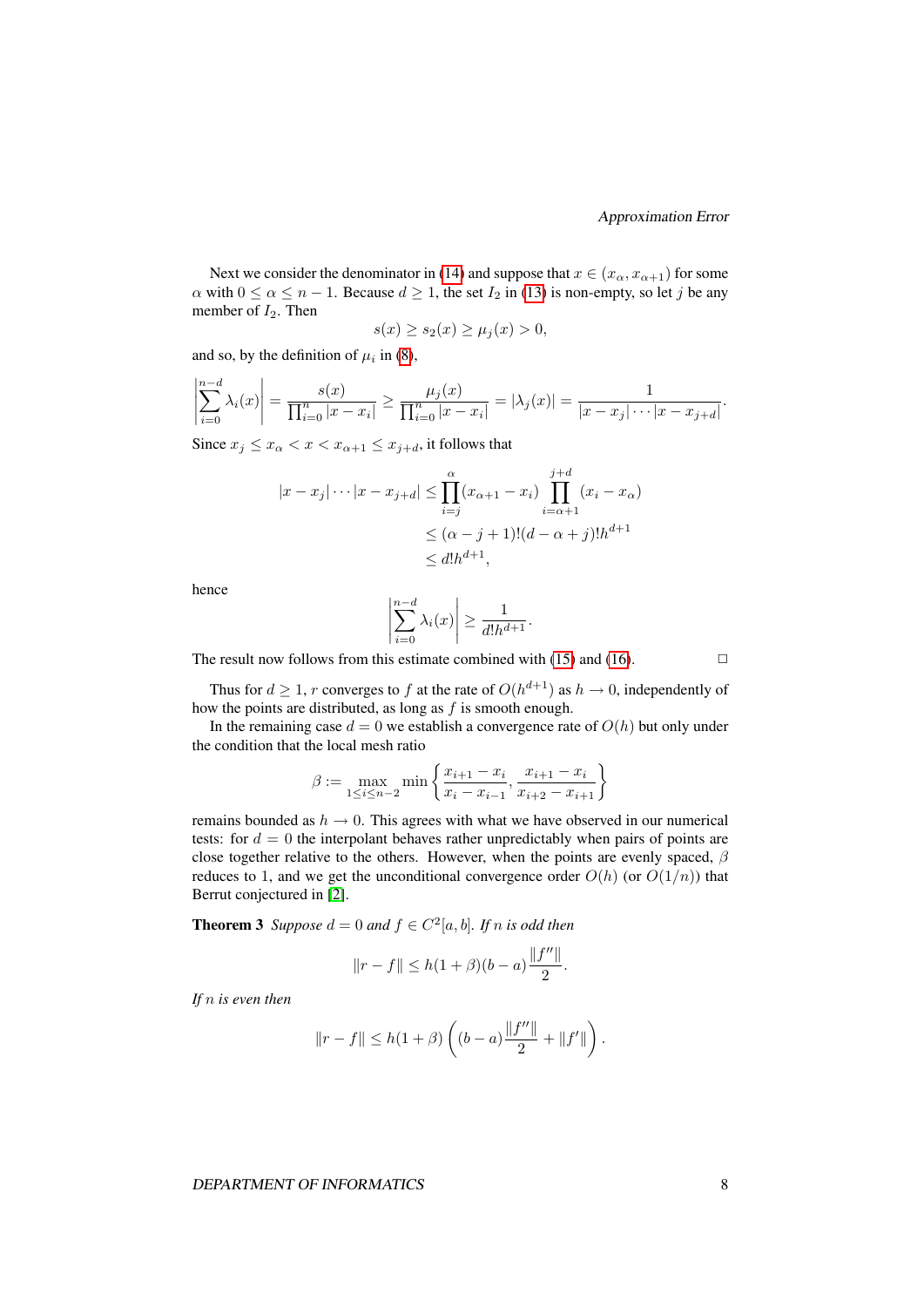*Proof.* We again employ the error formula [\(14\)](#page-8-0). The estimates for the numerator remain valid for  $d = 0$  and reduce to

$$
\left| \sum_{i=0}^{n} (-1)^{i} f[x_{i}, x] \right| \leq (b - a) \frac{\|f''\|}{2}, \quad n \text{ odd},
$$

$$
\left| \sum_{i=0}^{n} (-1)^{i} f[x_{i}, x] \right| \leq (b - a) \frac{\|f''\|}{2} + \|f'\|, \quad n \text{ even}.
$$

Thus it remains to show that the denominator in [\(14\)](#page-8-0) satisfies the lower bound

<span id="page-10-0"></span>
$$
\left|\sum_{i=0}^{n} \lambda_i(x)\right| \ge \frac{1}{h(1+\beta)}.\tag{17}
$$

To this end, suppose  $x \in (x_\alpha, x_{\alpha+1})$  for some  $\alpha$  with  $0 \le \alpha \le n-1$ . Since  $d = 0$ , the partial sum  $s_2(x)$  in [\(13\)](#page-6-1) is zero and we turn to  $s_1(x)$  and  $s_3(x)$ . Suppose first that  $\alpha = n - 1$ . Then

$$
s(x) \ge s_3(x) = \mu_n(x),
$$

and so

$$
\left|\sum_{i=0}^n \lambda_i(x)\right| \ge |\lambda_n(x)| = \frac{1}{x_n - x} \ge \frac{1}{h},
$$

which proves [\(17\)](#page-10-0). Similarly, if  $\alpha = 0$ , we have

$$
s(x) \ge s_1(x) = \mu_0(x),
$$

and so

$$
\left|\sum_{i=0}^n \lambda_i(x)\right| \ge |\lambda_0(x)| = \frac{1}{x-x_0} \ge \frac{1}{h},
$$

which again proves [\(17\)](#page-10-0). Otherwise,  $1 \le \alpha \le n-2$  and we get a bound both from  $s_1$ and  $s_3$ . Using  $s_3$ , we have

$$
s(x) \ge s_3(x) \ge \mu_{\alpha+1}(x) + \mu_{\alpha+2}(x),
$$

and then

$$
\left|\sum_{i=0}^{n} \lambda_i(x)\right| \ge |\lambda_{\alpha+1}(x) + \lambda_{\alpha+2}(x)| = \frac{1}{x_{\alpha+1} - x} - \frac{1}{x_{\alpha+2} - x} = \frac{x_{\alpha+2} - x_{\alpha+1}}{(x_{\alpha+1} - x)(x_{\alpha+2} - x)},
$$

implying

$$
\left|\sum_{i=0}^{n} \lambda_i(x)\right| \ge \frac{x_{\alpha+2} - x_{\alpha+1}}{h(x_{\alpha+2} - x_{\alpha})} = \frac{1}{h(1 + (x_{\alpha+1} - x_{\alpha})/(x_{\alpha+2} - x_{\alpha+1}))}.
$$

9 Technical Report IfI-06-06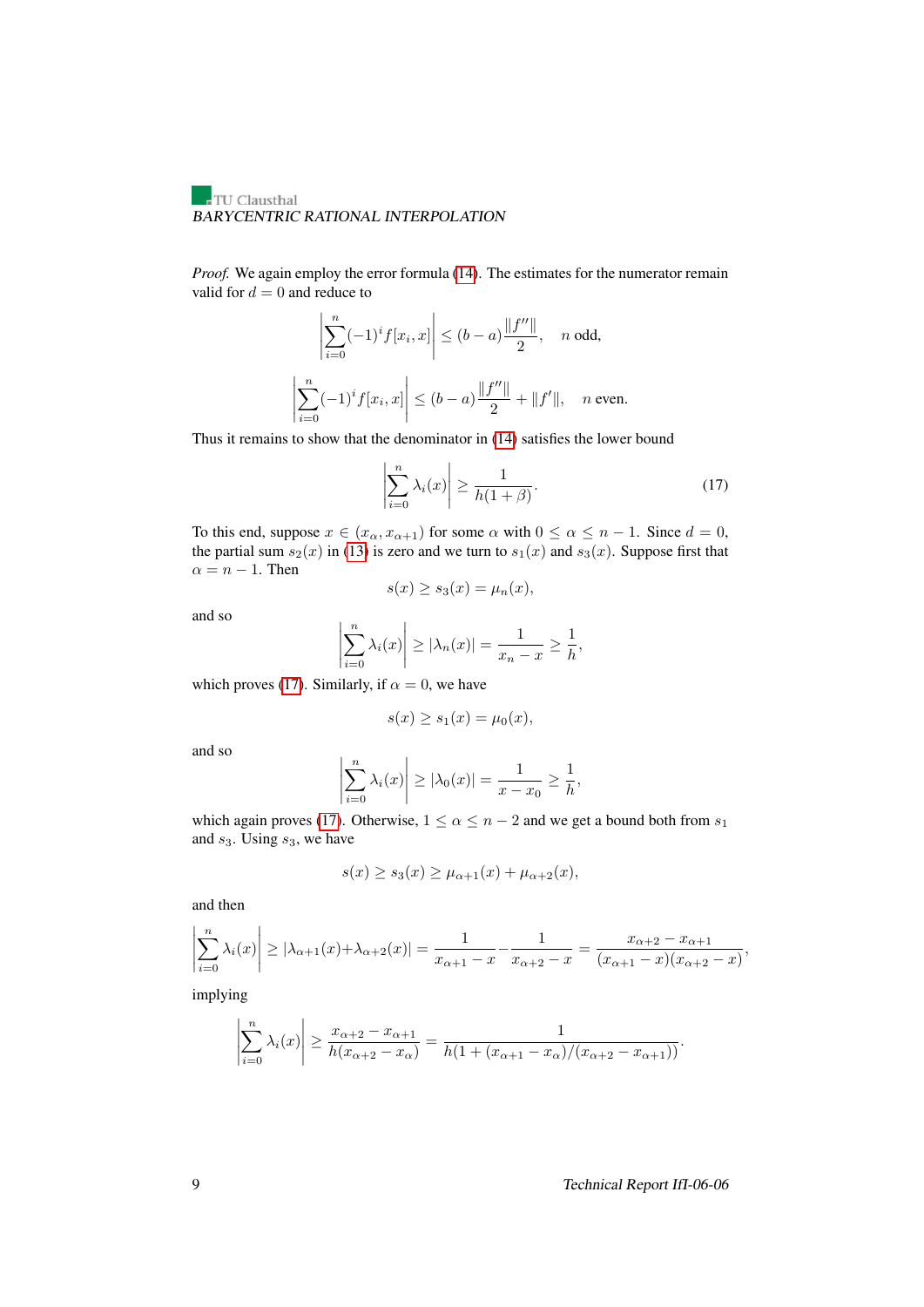The Barycentric Form

On the other hand, using  $s_1$  we have

$$
s(x) \ge s_1(x) \ge \mu_\alpha(x) + \mu_{\alpha-1}(x),
$$

and a similar argument to the above yields

$$
\left|\sum_{i=0}^n \lambda_i(x)\right| \ge \frac{1}{h(1 + (x_{\alpha+1} - x_\alpha)/(x_\alpha - x_{\alpha-1}))}.
$$

Taking the maximum of these two lower bounds gives [\(17\)](#page-10-0).  $\Box$ 

## <span id="page-11-0"></span>4 The Barycentric Form

Since the degrees of the numerator and denominator of  $r$  in [\(7\)](#page-5-0) are both at most  $n$ , we know from [\[4\]](#page-15-1) that  $r$  can be put in the barycentric form [\(1\)](#page-3-2). To derive this, we first write the polynomial  $p_i$  in [\(4\)](#page-4-0) in the Lagrange form

$$
p_i(x) = \sum_{k=i}^{i+d} \prod_{j=i,j\neq k}^{i+d} \frac{x - x_j}{x_k - x_j} f(x_k).
$$

Substituting this into the numerator of [\(4\)](#page-4-0) gives

$$
\sum_{i=0}^{n-d} \lambda_i(x) p_i(x) = \sum_{i=0}^{n-d} (-1)^i \sum_{k=i}^{i+d} \frac{1}{x - x_k} \prod_{j=i, j \neq k}^{i+d} \frac{1}{x_k - x_j} f(x_k)
$$

$$
= \sum_{k=0}^{n} \frac{w_k}{x - x_k} f(x_k),
$$

<span id="page-11-1"></span>where

$$
w_k = \sum_{i \in J_k} (-1)^i \prod_{j=i, j \neq k}^{i+d} \frac{1}{x_k - x_j},
$$
\n(18)

and

$$
J_k := \{ i \in I \colon k - d \le i \le k \}.
$$

This is already the form we want for the numerator of  $r$ . Similarly, for the denominator, the fact that

$$
1 = \sum_{k=i}^{i+d} \prod_{j=i,j\neq k}^{i+d} \frac{x - x_j}{x_k - x_j},
$$

leads to

$$
\sum_{i=0}^{n-d} \lambda_i(x) = \sum_{k=0}^{n} \frac{w_k}{x - x_k}.
$$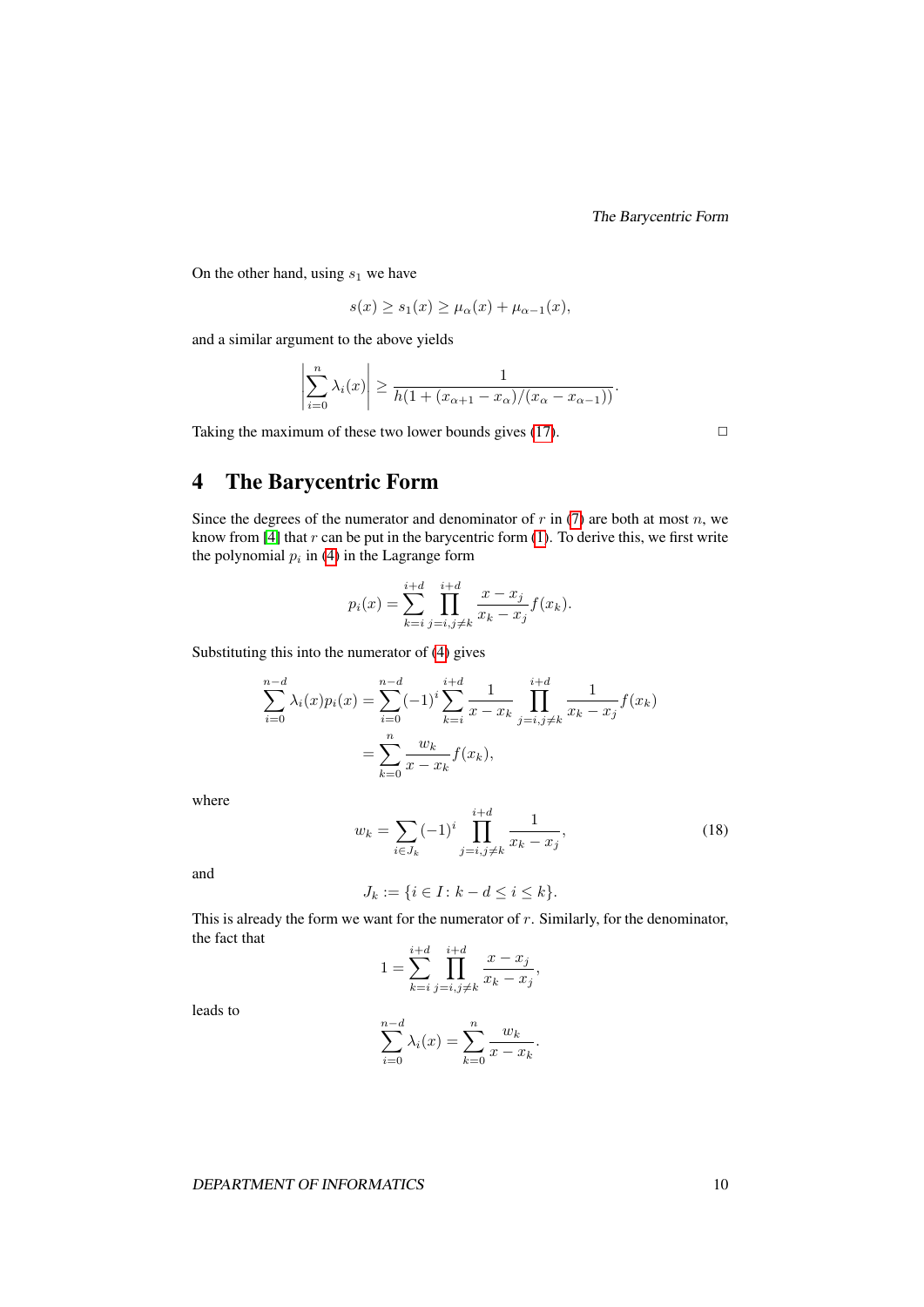This shows that r has the barycentric form [\(1\)](#page-3-2) with the weights  $w_0, w_1, \ldots, w_n$  given by [\(18\)](#page-11-1). This form provides an extremely simple and fast method of evaluating  $r$ . Moreover, this form can be used to evaluate derivatives of  $r$  using the derivative formulas of Schneider and Werner [\[19\]](#page-16-12). Since we know by Theorem [1](#page-5-4) that  $r$  has no poles in  $\mathbb{R}$ , another result of Schneider and Werner [\[19\]](#page-16-12) shows that the weights  $w_k$  must oscillate in sign. This we can now verify by observing that  $w_k$  can be written as

$$
w_k = (-1)^{k-d} \sum_{i \in J_k} \prod_{j=i, j \neq k}^{i+d} \frac{1}{|x_k - x_j|}.
$$

Now we look at some examples. The case  $d = 1$  gives

$$
w_k = (-1)^{k-1} \left( \frac{1}{x_k - x_{k-1}} + \frac{1}{x_{k+1} - x_k} \right)
$$
, for  $1 \le k \le n - 1$ ,

and

$$
w_0 = \frac{-1}{x_1 - x_0}, \qquad w_n = \frac{(-1)^{n-1}}{x_n - x_{n-1}}.
$$

For general d, when the points  $x_i$  are uniformly spaced with spacing h, we get

$$
w_k = \frac{(-1)^{k-d}}{h^d} \sum_{i \in J_k} \frac{1}{(k-i)!(i+d-k)!}.
$$

Since a uniform scaling of these weights does not change the interpolant  $r$ , we can multiply them by  $h^d d!$  to give integer weights

$$
w_k = (-1)^{k-d} \sum_{i \in J_k} \binom{d}{k-i}.
$$

By further writing  $\delta_k = (-1)^{k-d} w_k = |w_k|$ , the first few sets of values  $\delta_0, \ldots, \delta_n$  are

| $1, 1, \ldots, 1, 1,$                                 | $d=0.$  |
|-------------------------------------------------------|---------|
| $1, 2, 2, \ldots, 2, 2, 1,$                           | $d=1$ , |
| $1, 3, 4, 4, \ldots, 4, 4, 3, 1,$                     | $d=2$ , |
| $1, 4, 7, 8, 8, \ldots, 8, 8, 7, 4, 1,$               | $d=3$ , |
| $1, 5, 11, 15, 16, 16, \ldots, 16, 16, 15, 11, 5, 1,$ | $d=4.$  |

Thus in the uniform case, most of the weights have the same absolute value; the only change occurs near the ends of the sequence. Yet as we have shown, this 'small' change increases the approximation order of the method. A similar concept is known in numerical quadrature in the form of 'end-point corrections' for the composite trapezoidal rule [\[7,](#page-16-13) Secs. 2.8–2.9].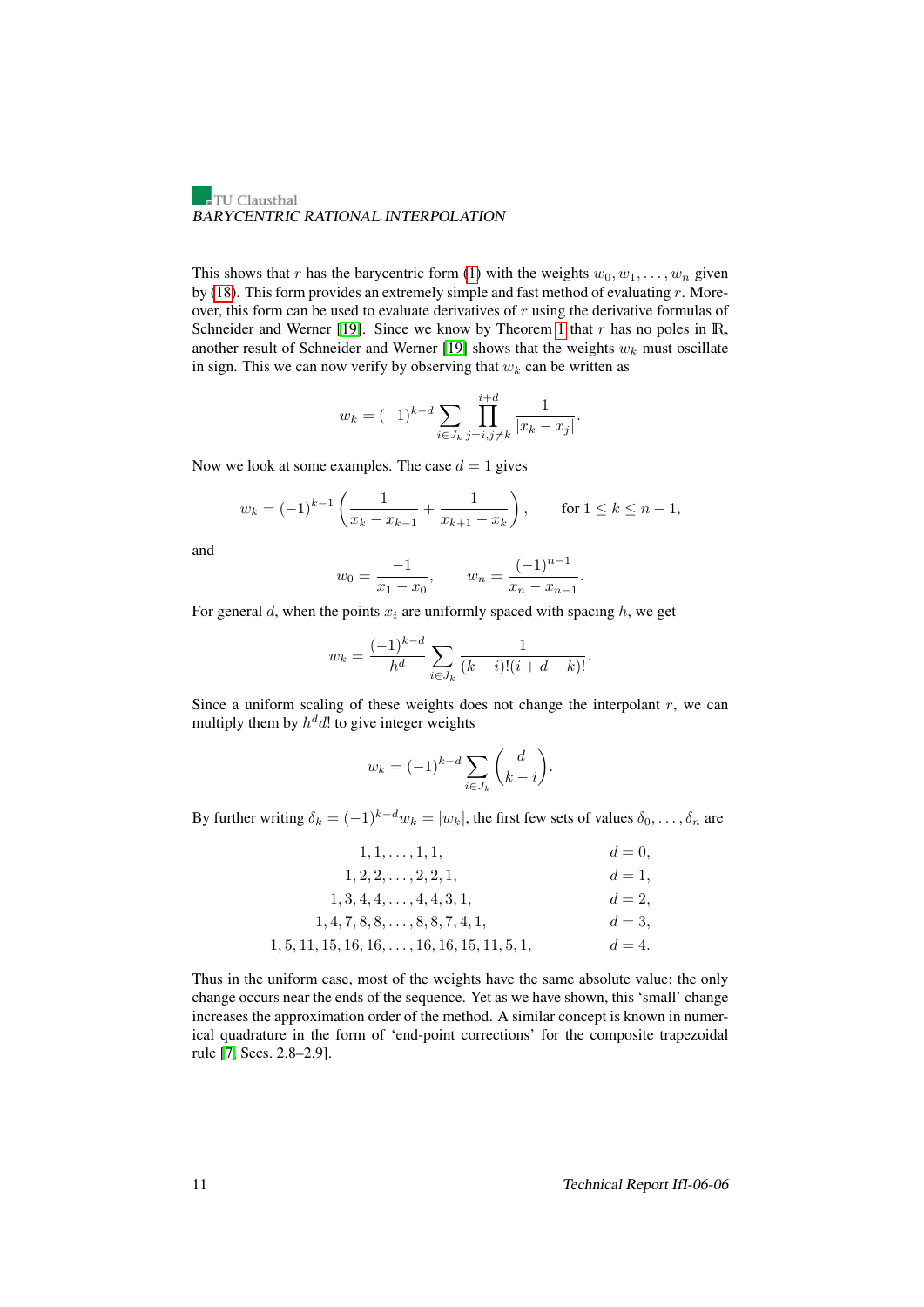Numerical Examples



<span id="page-13-0"></span>Figure 1: Interpolating Runge's example with  $d = 3$  and  $n = 10, 20, 40, 80$ .

## 5 Numerical Examples

We have tested the rational interpolants using the Matlab code for barycentric interpolation proposed by Berrut and Trefethen in Sec. 7 of [\[5\]](#page-15-0). The basic approach to evaluating r at a given x is to check whether x is close to some  $x_k$ , within machine precision. If it is then the routine returns  $f(x_k)$ . Otherwise the quotient expression for  $r(x)$  in [\(1\)](#page-3-2) with [\(18\)](#page-11-1) is evaluated. This method seems to be perfectly stable in practice. We also note that Higham [\[13\]](#page-16-14) has shown that if the Lebesgue constant is small, Lagrange polynomial interpolation using the barycentric formula is forward stable in the sense that small errors in the data values  $f(x_k)$  lead to a small relative error in the interpolant. In view of the good approximation properties of the rational interpolants r, it seems likely that they too are stable in the same sense, but this has yet to be verified.

We applied the method first to Runge's example  $f(x) = 1/(1 + x^2)$  for  $x \in [-5, 5]$ , which we sampled at the uniformly spaced points  $x_i = -5+10i/n$ , for various choices of *n*. Figure [1](#page-13-0) shows plots of the rational interpolant with  $d = 3$  for respectively  $n = 10, 20, 40, 80$  $n = 10, 20, 40, 80$  $n = 10, 20, 40, 80$ . The second column of Table 1 shows the numerically computed errors in this example, for  $n \text{ up to } 640$ , and they confirm the fourth order approximation predicted by Theorem [2.](#page-7-0) Figure [2](#page-14-1) shows plots of the rational interpolant of the function  $f(x) = \sin(x)$  at the same equally spaced points as in the previous example, but this time with  $d = 4$ . The third column of Table [1](#page-14-0) shows the computed errors, which confirm the fifth order approximation predicted by Theorem [2.](#page-7-0)

One advantage of the rational interpolants is the ease with which we can change the degree d of the blended polynomials. We can exploit this by finding the value of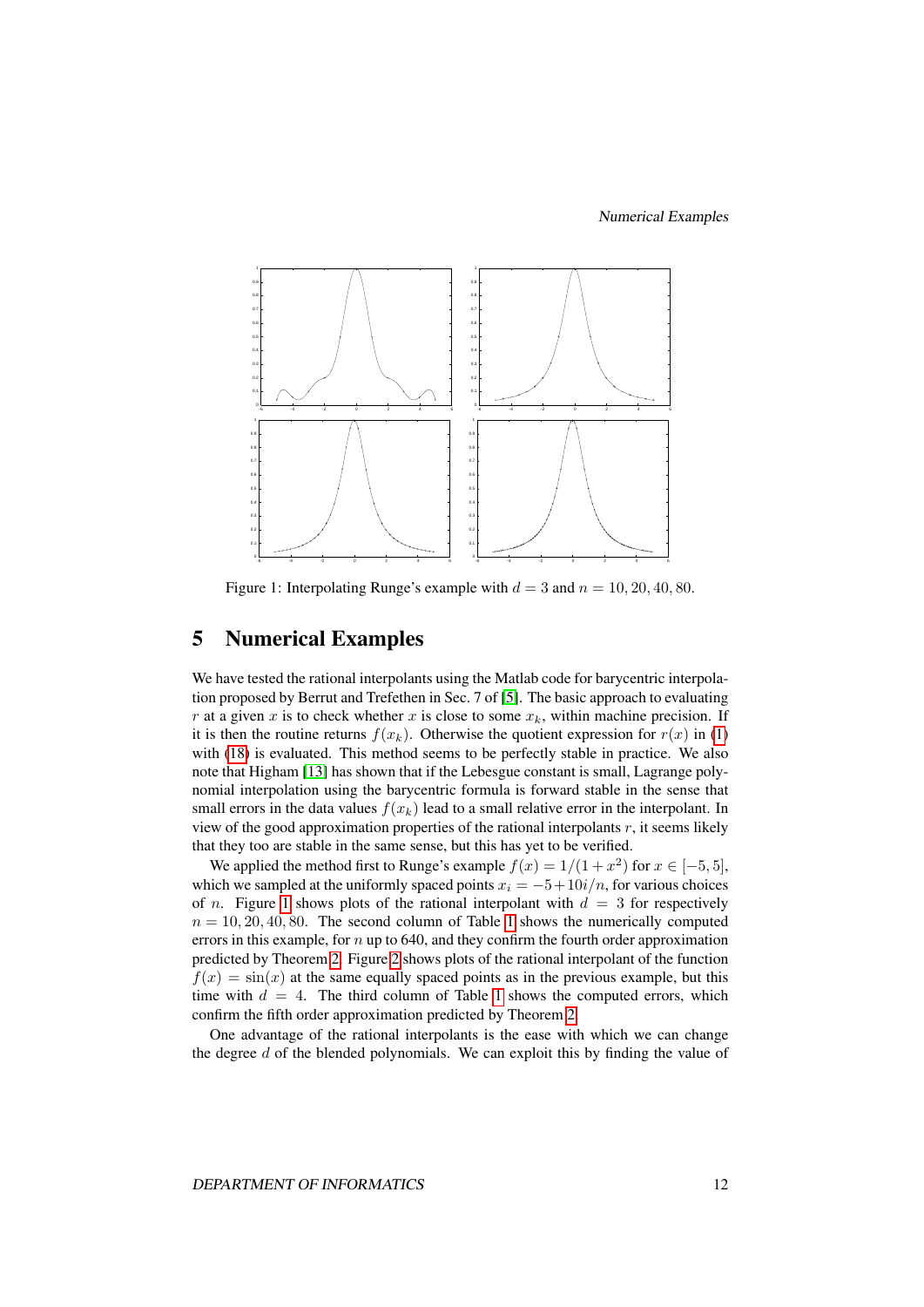

<span id="page-14-1"></span>Figure 2: Interpolating the sine function with  $d = 4$  and  $n = 10, 20, 40, 80$ .

d which minimizes the numerically computed approximation error for a given set of points. Table [2](#page-15-5) shows the errors in the Runge example, where, for each  $n$ , the optimal  $d$  was used. As the table shows, for this function, it is beneficial to increase  $d$  as  $n$ increases.

Finally, we make a comparison with  $C^2$  cubic spline interpolation using clamped end conditions (i.e., taking the first derivative of the spline at the end-points equal to the corresponding derivative of the given function f). The error is  $O(h^4)$  for  $f \in C^4[a, b]$ (see [\[8,](#page-16-0) Chap. V]), the same order as for the rational interpolant with  $d = 3$  (provided  $f \in C<sup>5</sup>[a, b]$ ). Table [3](#page-15-6) shows the errors in the Runge example, of the two methods. Interestingly, for large  $n$ , the error in the rational interpolant is considerably smaller than that of the spline interpolant, by a factor of more than 100, for this data set.

| $\boldsymbol{n}$ | Runge, $d = 3$ | sine, $d = 4$ |
|------------------|----------------|---------------|
| 10               | $6.9e-02$      | $1.7e-02$     |
| 20               | $2.8e-0.3$     | $3.9e-04$     |
| 40               | $4.3e-06$      | $7.1e-06$     |
| 80               | $5.1e-08$      | $1.3e-07$     |
| 160              | $3.0e-09$      | $2.7e-09$     |
| 320              | $1.8e-10$      | $6.0e-11$     |
| 640              | $1.1e-11$      | $1.5e-12$     |

<span id="page-14-0"></span>Table 1: Error in rational interpolant.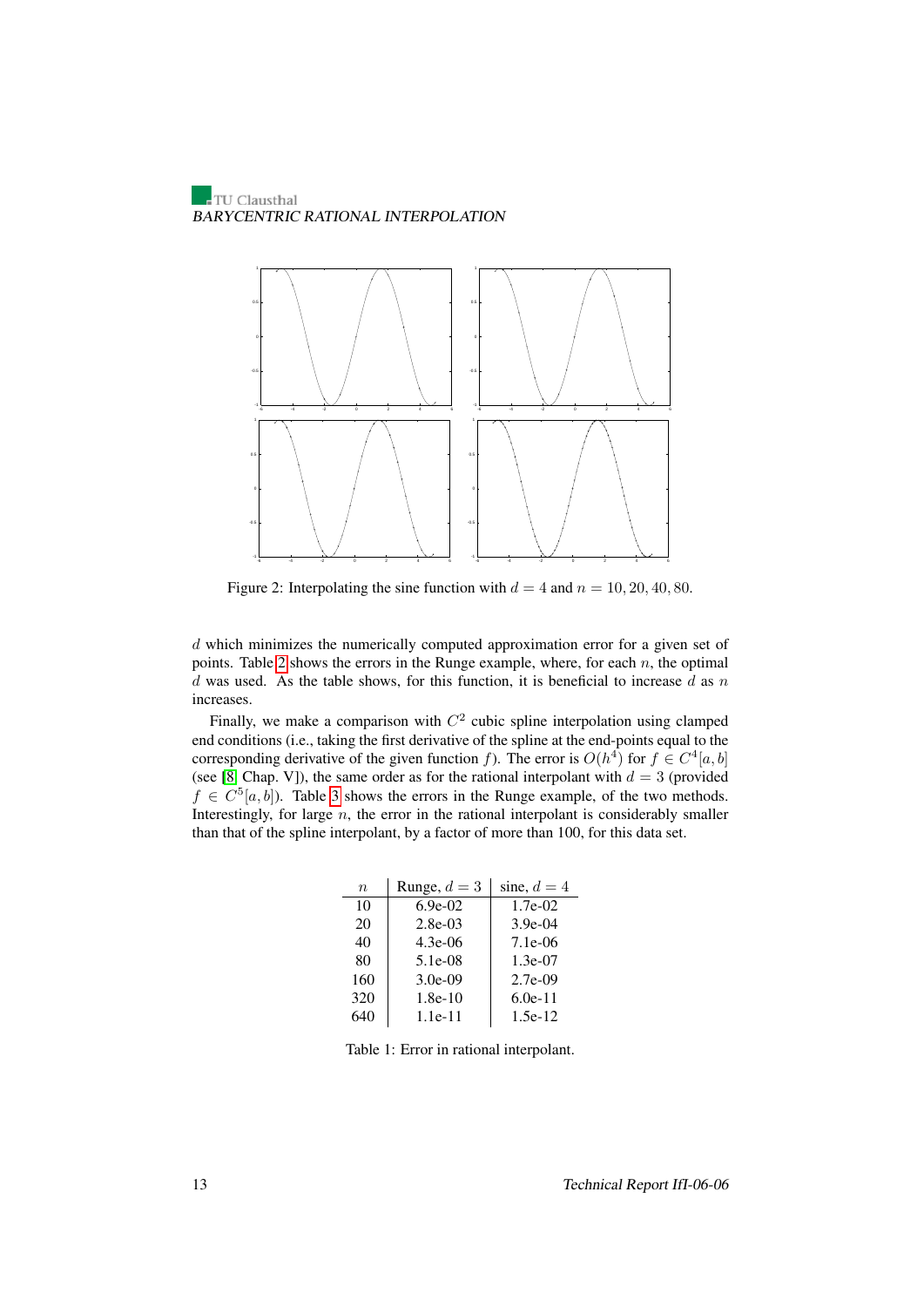#### References

| n   | best d value | error     |
|-----|--------------|-----------|
| 10  | $d=0$        | $3.6e-02$ |
| 20  | $d=1$        | $1.5e-03$ |
| 40  | $d=3$        | $4.3e-06$ |
| 80  | $d=7$        | $2.0e-10$ |
| 160 | $d=10$       | $1.3e-15$ |

<span id="page-15-5"></span>Table 2: Error in Runge example, varying d.

| n   | rational, $d=3$ | cubic spline |
|-----|-----------------|--------------|
| 10  | $6.9e-02$       | $2.2e-02$    |
| 20  | $2.8e-03$       | $3.2e-03$    |
| 40  | $4.3e-06$       | $2.8e-04$    |
| 80  | 5.1e-08         | $1.6e-0.5$   |
| 160 | $3.0e-09$       | 9.5e-07      |
| 320 | $1.8e-10$       | $5.9e-08$    |
| 640 | $1.1e-11$       | $3.7e-09$    |

<span id="page-15-6"></span>Table 3: Error in rational and spline interpolation.

Acknowledgement. We wish to thank Tom Lyche for helpful comments concerning a draft version of this paper.

## References

- <span id="page-15-4"></span>[1] P. J. Barry and R. N. Goldman, *A recursive evaluation algorithm for a class of Catmull-Rom splines*, Comput. Graph. 22 (1988), no. 4, 199–204.
- <span id="page-15-3"></span>[2] J.-P. Berrut, *Rational functions for guaranteed and experimentally wellconditioned global interpolation*, Comput. Math. Appl. 15 (1988), no. 1, 1–16.
- <span id="page-15-2"></span>[3] J.-P. Berrut, R. Baltensperger, and H. D. Mittelmann, *Recent developments in barycentric rational interpolation*, Trends and Applications in Constructive Approximation (M. G. de Bruin, D. H. Mache, and J. Szabados, eds.), International Series of Numerical Mathematics, vol. 151, Birkhäuser, Basel, 2005, pp. 27–51.
- <span id="page-15-1"></span>[4] J.-P. Berrut and H. D. Mittelmann, *Lebesgue constant minimizing linear rational interpolation of continuous functions over the interval*, Comput. Math. Appl. 33 (1997), no. 6, 77–86.
- <span id="page-15-0"></span>[5] J.-P. Berrut and L. N. Trefethen, *Barycentric lagrange interpolation*, SIAM Rev. 46 (2004), no. 3, 501–517.